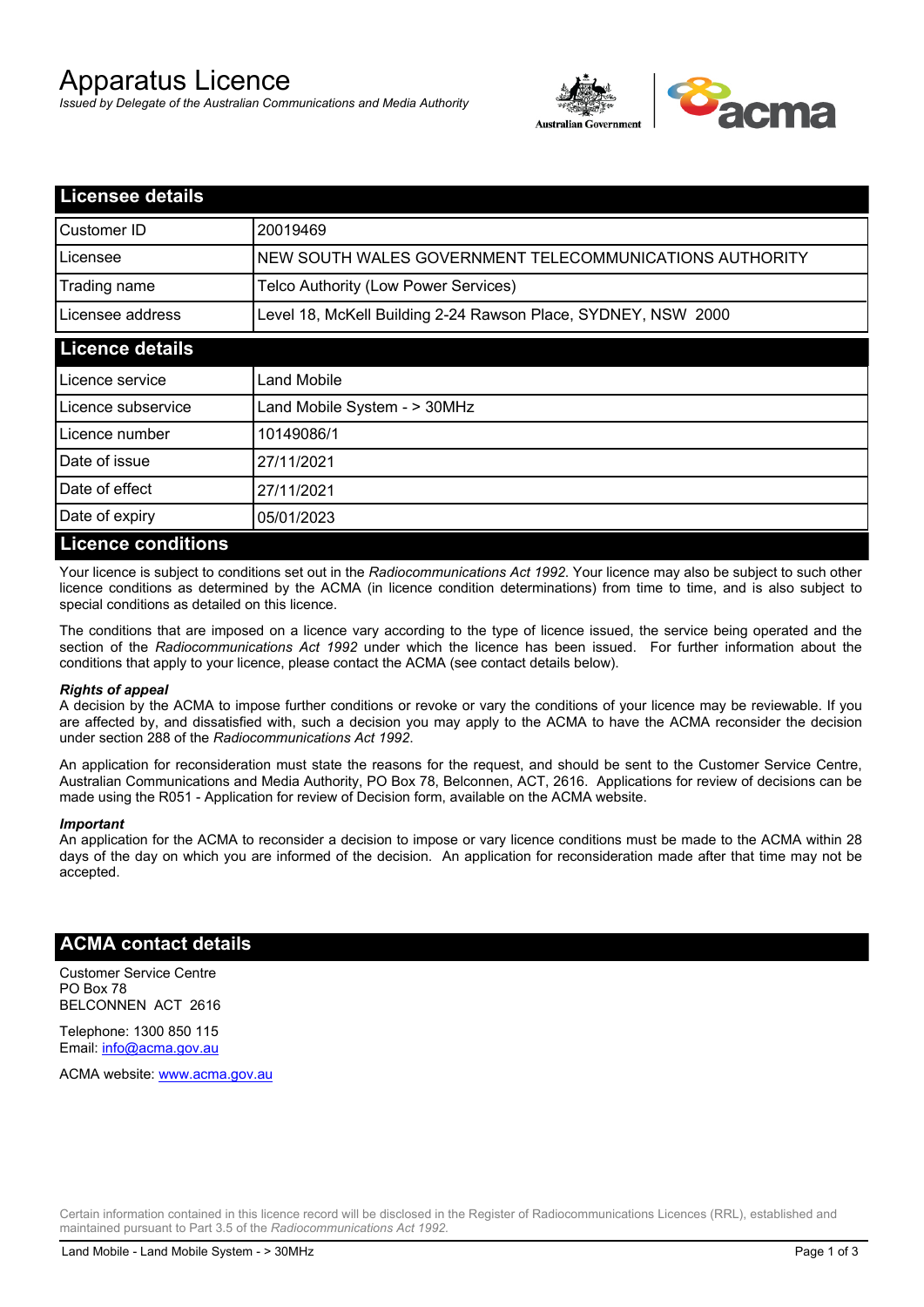# **Advisory Notes applying to licence no.: 10149086/1**

Conditions applicable to the operation of Land Mobile System station(s) authorised under this licence can be found in the Radiocommunications Licence Conditions (Apparatus Licence) Determination and the Radiocommunications Licence Conditions (Land Mobile Licence) Determination. Copies of these determinations are available from the ACMA and from the ACMA home page (www.acma.gov.au).